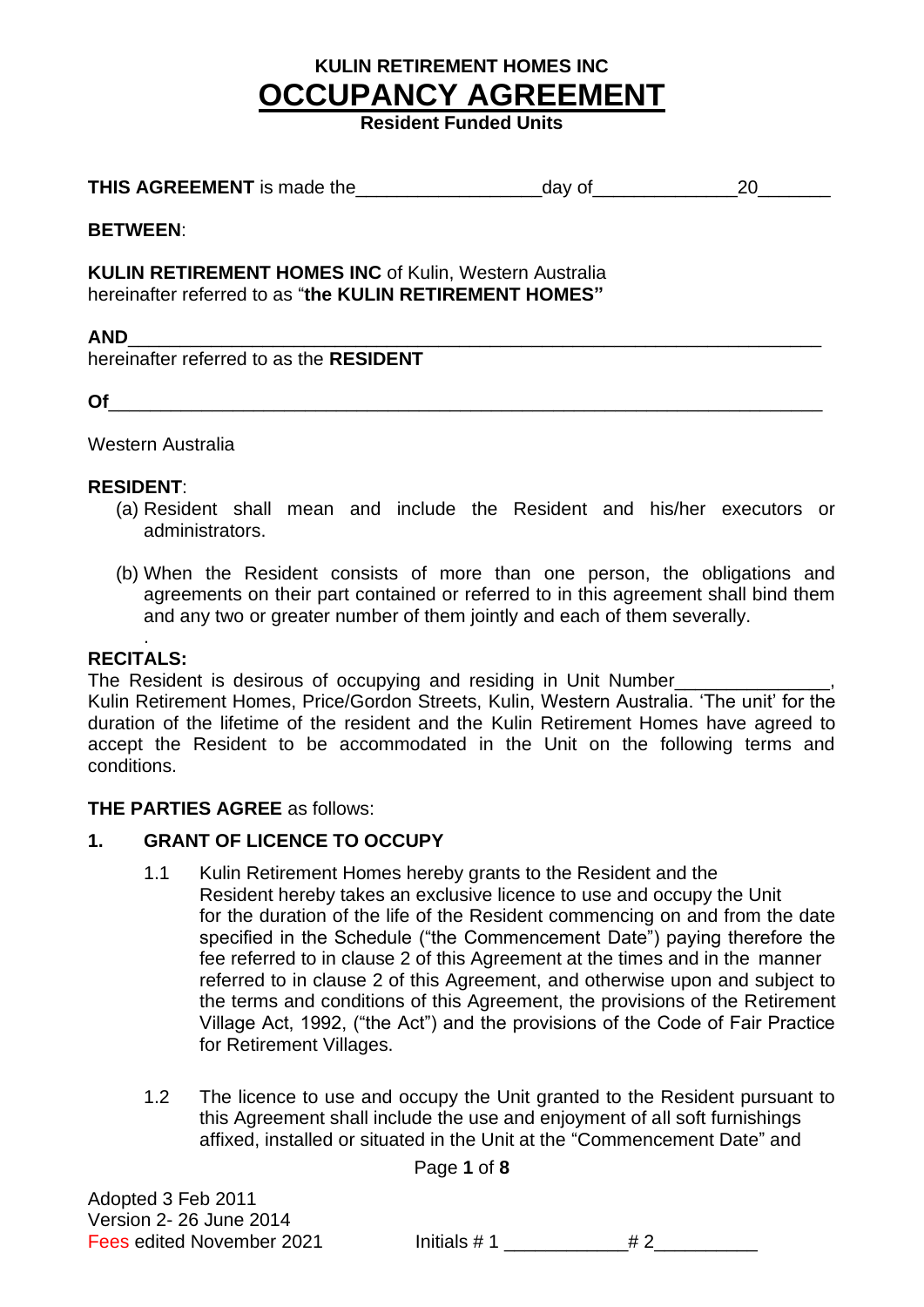## **Resident Funded Units**

further together with the use of a carport/garage and storage area as attached to the unit allocated to the Resident.

## **2. PAYMENT OF CONTRACT PURCHASE PRICE**

## **2.1 Payment**

The Resident shall pay to Kulin Retirement Homes an ingoing fee of \$176,880 ("the Contract Purchase Price") which shall be paid by the Resident to the Kulin Retirement Homes in the following manner:

- (a)  $$10,000.00$  shall be paid by the Resident on the date that the Resident signs this Agreement; and
- (b) Balance of the Fee  $$166,880$  shall be paid by the Resident forthwith on the date that the Resident takes occupation of the Unit; or within one (1) calendar month of payment of deposit. Refer to 2.1 (a)
- (c) Should the unit be under construction, 50% (\$70,000) is payable at the lockup building stage and the remaining 50% (\$70,000) is payable on the date the Resident takes occupancy of the unit.

## **3. REFUND OF CONTRACT PURCHASE PRICE**

## **3.1 Refund Calculation**

- (a) If the Resident terminates this agreement or vacates the unit on a permanent basis or both, refunds will be calculated in the following manner;
- Up to one (1) year of occupancy: 95 percentage of Contract Purchase Price at time of termination and/or vacancy.
- Between one-two (1-2) years of occupancy: 95 percentage 90percentage of Contract Purchase Price at time of termination and/or vacancy, calculated monthly.
- Between two-three (2-3) years of occupancy: 90 percentage 85 percentage of Contract Purchase Price at time of termination and/or vacancy, calculated monthly.
- Between three-four( 3-4) years of occupancy: 85 percentage 80 percentage of Contract Purchase Price at time of termination and/or vacancy, calculated monthly.
- Between four-five (4-5) years of occupancy: 80 percentage 75 percentage of Contract Purchase Price at time of termination and/or vacancy, calculated monthly.
- More than 5 years of occupancy: 75 percentage of Contract Purchase Price at time of termination and/or vacancy.

Page **2** of **8**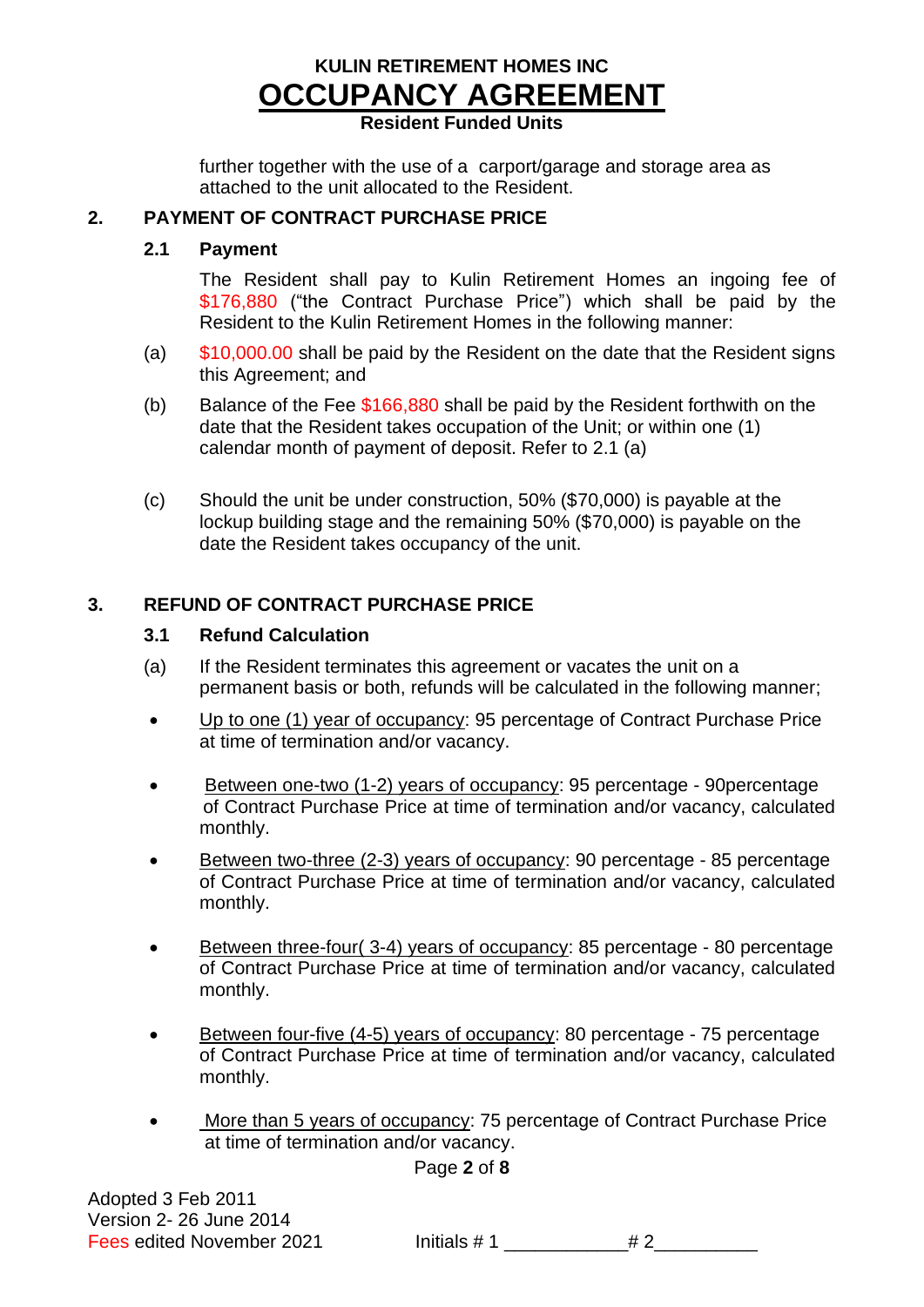**Resident Funded Units**

- (b) Calculated Monthly means the percentage of the refund is to be calculated by using the percentage in the range relevant to the number of years and months at the time of termination. For this calculation .42 percentage = 1 month of occupancy. (refer to Annexure B "Refund Calculation Table")
- (c) The refund of the Contract Purchase Price shall be paid by the Kulin Retirement Homes no later than three (3) calendar months from termination date.

#### **4. MAINTENANCE FEE**

- 4.1 In addition to the payment of the Contract Purchase Price, the Resident shall throughout the term of this Agreement pay to Kulin Retirement Homes a maintenance fee of \$357.70 per calendar month ("the Maintenance Fee") in advance on the 1st day of each calendar month with the first payment due and payable on the date that the Resident pays the balance of the Fee pursuant to clause 2 (b) of this agreement and thereafter on the 1st day of each month.
- 4.2 Kulin Retirement Homes shall be entitled to increase the Maintenance Fee annually. The increase shall not be unreasonable. Kulin Retirement homes shall take into account CPI and any increase in charges incurred by Kulin Retirement Homes for the previous financial year.
- 4.3 The Maintenance Fee shall be used by Kulin Retirement Homes to cover costs of repairs and maintenance of roofs gutters, down pipes, drains, all necessary painting and plumbing and the cost of any other repairs and maintenance to the Unit, water, Council, sewerage and rubbish rates, administration costs, costs incurred in the upkeep and maintenance of external front grounds and gardens, external electricity charges and insurance and maintenance costs of the building comprising the Unit.
- 4.4 The Maintenance Fee shall belong to Kulin Retirement Homes and shall be non-refundable to the Resident and may be applied in payment of any or all of the costs referred to in clause 4.2 at the discretion of Kulin Retirement Homes.
- 4.5 The Maintenance Fee will be reviewed annually on 1 July.

## **5. MAINTAIN UNIT**

5.1 During the term of this Agreement the Resident shall maintain, replace and repair and keep the unit and all additions thereto installed by the Resident, all permanent fixtures and fittings, and all chattels and effects owned by the

Page **3** of **8**

Adopted 3 Feb 2011 Version 2- 26 June 2014

Fees edited November 2021 **Initials #1**  $\neq 2$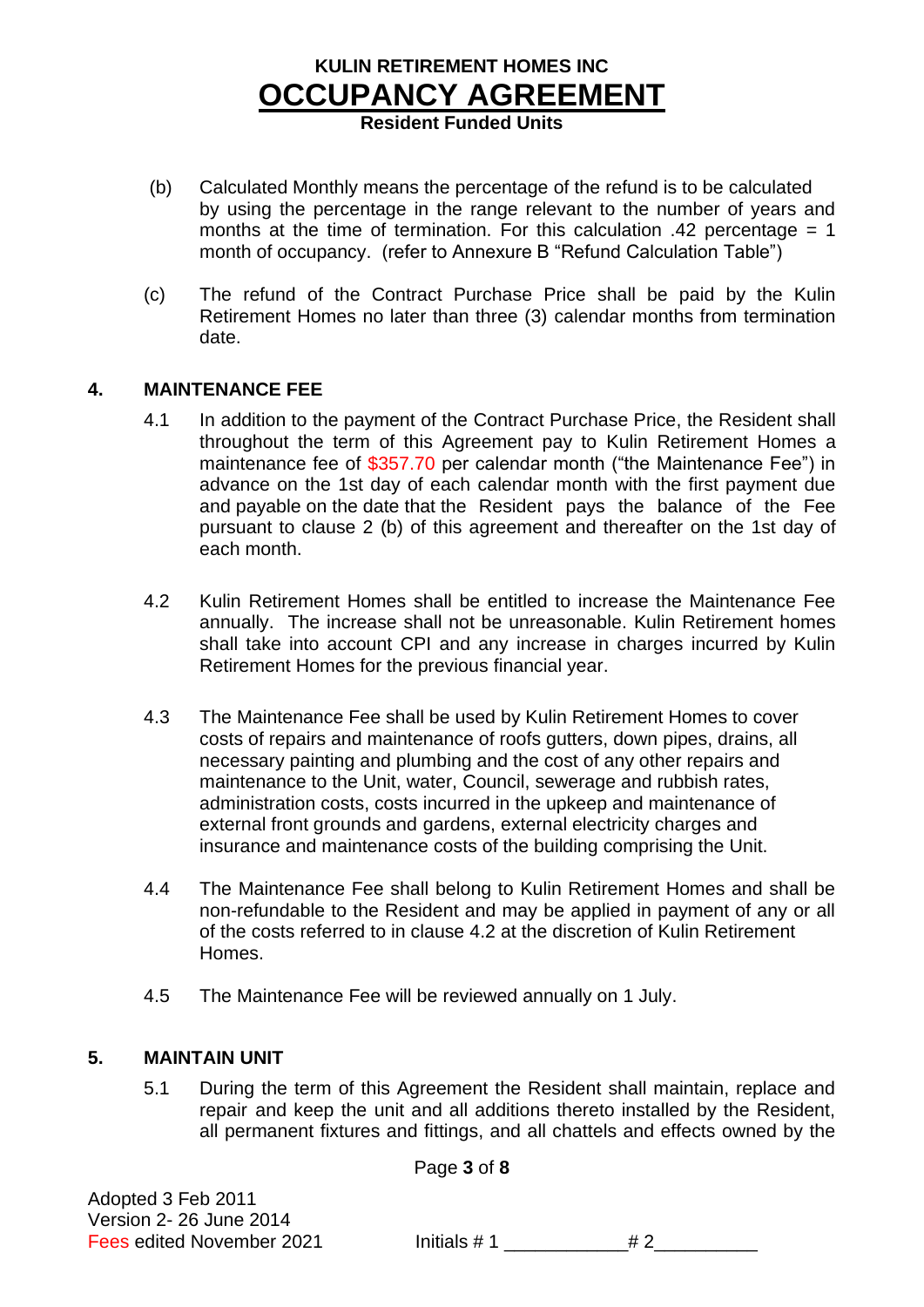## **KULIN RETIREMENT HOMES INC OCCUPANCY AGREEMENT Resident Funded Units**

Kulin Retirement Homes, in good and substantial order and condition (reasonable wear and tear excepted).

- 5.2 The Resident shall replace lost, damaged or destroyed chattels and effects with chattels and effects of the same sort or at the option of Kulin Retirement Homes to pay for all such lost damaged or destroyed chattels and effects on the basis of their full value.
- 5.3 Smoking is NOT permitted within any unit at Kulin Retirement Homes. Any damage found to have occurred from smoking will be charged to the Resident.

#### **6. NO ALTERATION WITHOUT CONSENT**

- 6.1 The Resident shall not make or cause to be made any structural alterations, capital improvements or otherwise to the unit or any alterations to the water closets, lavatories, water apparatus, wash basins, bathrooms, gas fittings, electrical fittings and apparatus and other services contained in or about the unit without obtaining the prior written consent of Kulin Retirement Homes.
- 6.2 Permanent fixtures to the building or grounds are to remain permanently, and the property of Kulin Retirement Homes when the Resident leaves.

#### **7. YIELDING UP**

- 7.1 On expiration or sooner determination of this agreement the Resident shall peacefully surrender and deliver up the unit to Kulin Retirement Homes in good and substantial repair, order and condition (fair wear and tear excepted).
- 7.2 In the event of failure to comply with 7.1, monies may be deducted from the refund of the Contract Purchase Price at the discretion of the Kulin Retirement homes to be used to repair any damage to the unit.

#### **8. NO ASSIGNMENT**

8.1 The Resident shall not assign, sublet, mortgage, charge or otherwise part with the possession of or dispose of the Unit or any part thereof or the benefit of this Agreement.

#### **9. TERMINATION OF THIS AGREEMENT**

#### **9.1 Termination by the Resident**

(a) This Agreement may be terminated by the Resident giving to the Kulin Retirement Homes one (1) months written notice of the Resident's intention to terminate this Agreement, and this Agreement shall be terminated upon the expiration of one (1) months notice.

Page **4** of **8**

Adopted 3 Feb 2011 Version 2- 26 June 2014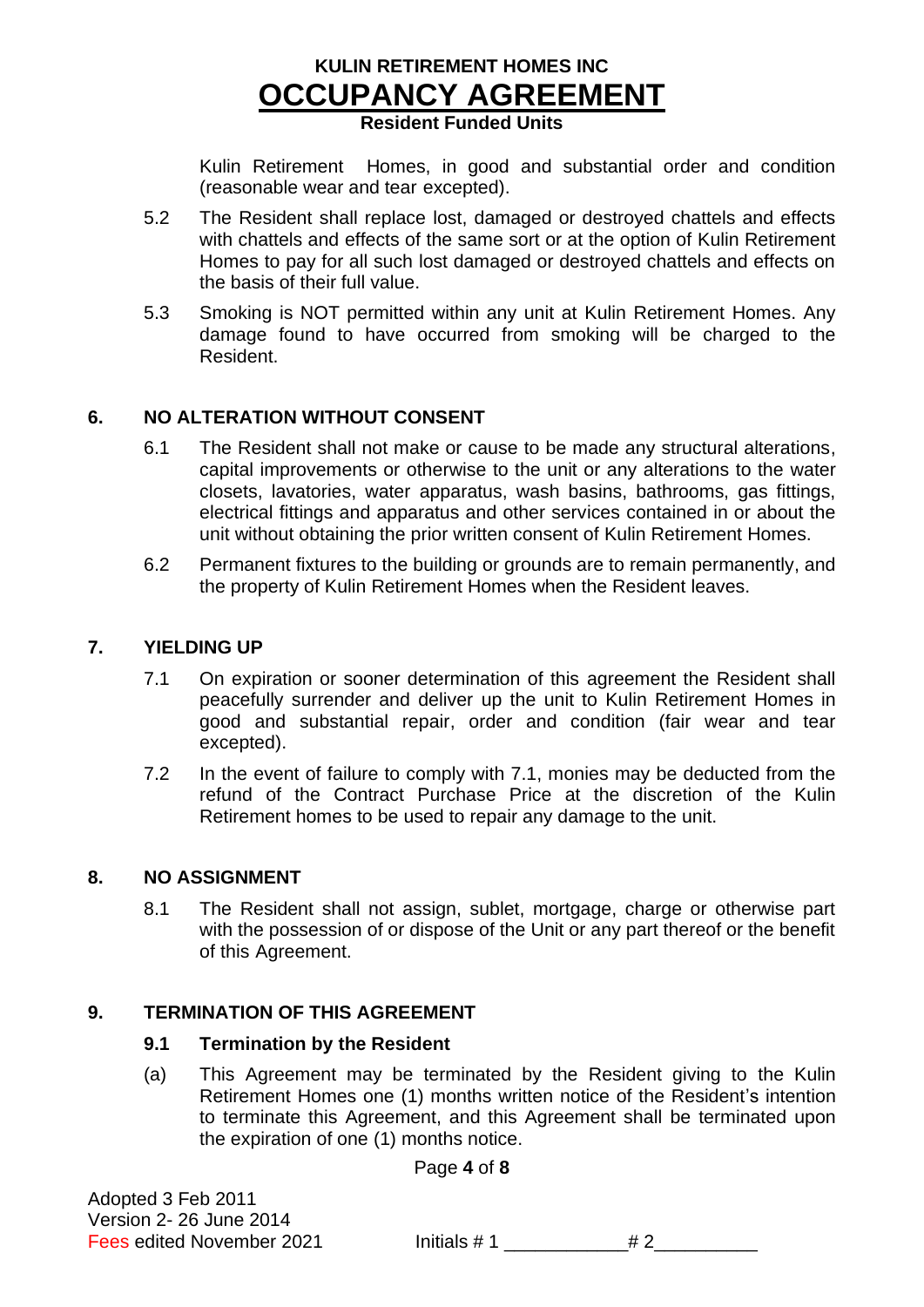**Resident Funded Units**

(b) The Resident and his/her executors or administrators shall have the power to terminate the contract.

## **9.2 Termination by Kulin Retirement Homes**

- 9.2.1 Subject to the provisions of this sub-clause 9 2 (a), Kulin Retirement Homes shall not be entitled to terminate this Agreement, unless Kulin Retirement Homes apply to the Retirement Villages Disputes Tribunal pursuant to section 27 of the Act to terminate this Agreement on any of the following grounds;
- (a) that the Resident's physical or mental health is such as to make the Unit unsuitable for occupation by the Resident;
- (b) that the Resident has breached this Agreement or the rules of residency and has failed to rectify that breach within seven (7) days of written notice from Kulin Retirement Homes;
- (c) that the Resident has intentionally or recklessly caused or permitted, or is likely intentionally or recklessly to cause or permit serious damage to the Unit or injury to Kulin Retirement Homes, an employee of Kulin Retirement Homes, or other Resident;
- (d) that Kulin Retirement Homes would in the special circumstances of the case, suffer undue hardship if this Agreement were not terminated;
- (e) the Resident abandons the unit and ceases to pay rent.

## **10. INSURANCE**

- 10.1 Kulin Retirement Homes will provide Public Liability cover, Building insurance and insurance for property of Kulin Retirement Homes.
- 10.2 It shall be the responsibility of the Resident to provide their own insurance for personal effects and contents of the unit.

#### 11. **INDEMNITY**

11.1 The Resident shall indemnify Kulin Retirement Homes and keep it indemnified at all times against all claims, costs and expenses whatsoever suffered or incurred by Kulin Retirement Homes in relation to any injury to or death of any person or damage to any property caused by or arising out of or contributed to by any act, omission or thing done or omitted to be done by the Resident or any of the Residents visitor's, invitees or licensees.

Page **5** of **8**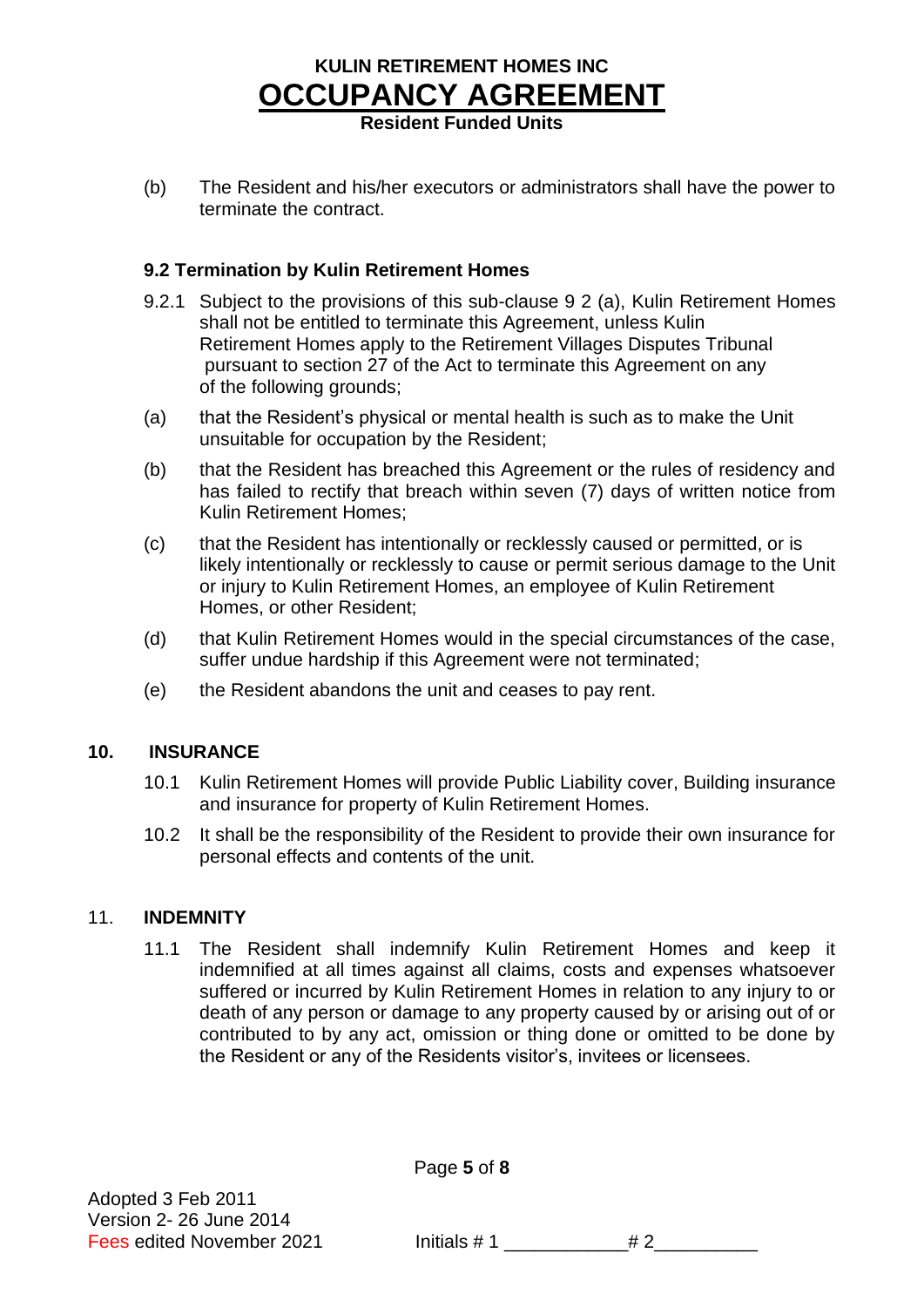**Resident Funded Units**

#### 12. **COMPLY WITH REASONABLE REQUIREMENTS**

- 12.1 The Resident shall duly and punctually comply with all reasonable requirements, directions, rules and regulations made by Kulin Retirement Homes in relation to the use, occupation and enjoyment of the unit.
- 12.2 The Resident/s or their Representative shall be responsible for arranging the connection and disconnection of their power, telephone and any other utilities.
- 12.3 Kulin Retirement Homes will notify each Resident in writing as to any changes to requirements, directions, rules and regulations.
- 12.4 Guests are not allowed on a permanent or semi permanent basis. Short stay guests are welcome. For periods greater than twenty eight (28) nights in one calendar year, approval from the Kulin Retirement Homes Committee is required.

#### **13. SCHEDULE**

- 13.1 The Provisions contained in the Annexure annexed to this agreement and marked with the letter "A" shall be included in and form part of this Agreement.
- 13.2 The Provisions contained in the Annexure annexed to this agreement and marked with the letter "B Refund Calculation Table" shall be included in and form part of this Agreement.

#### **14. COPY OF AGREEMENT FOR RESIDENT**

The Resident shall be provided with a copy of this Agreement signed by Kulin Retirement Homes.

## **Executed by the parties as a Deed.**

------------------------------------------------------------------------------------------------------------------------

## **IMPORTANT NOTICE**

#### **Refunds in relation to this agreement are as set out under 3(a)**

------------------------------------------------------------------------------------------------------------------------

Adopted 3 Feb 2011 Version 2- 26 June 2014 Page **6** of **8**

Fees edited November 2021 Initials  $# 1$  \_\_\_\_\_\_\_\_\_\_\_\_\_\_\_# 2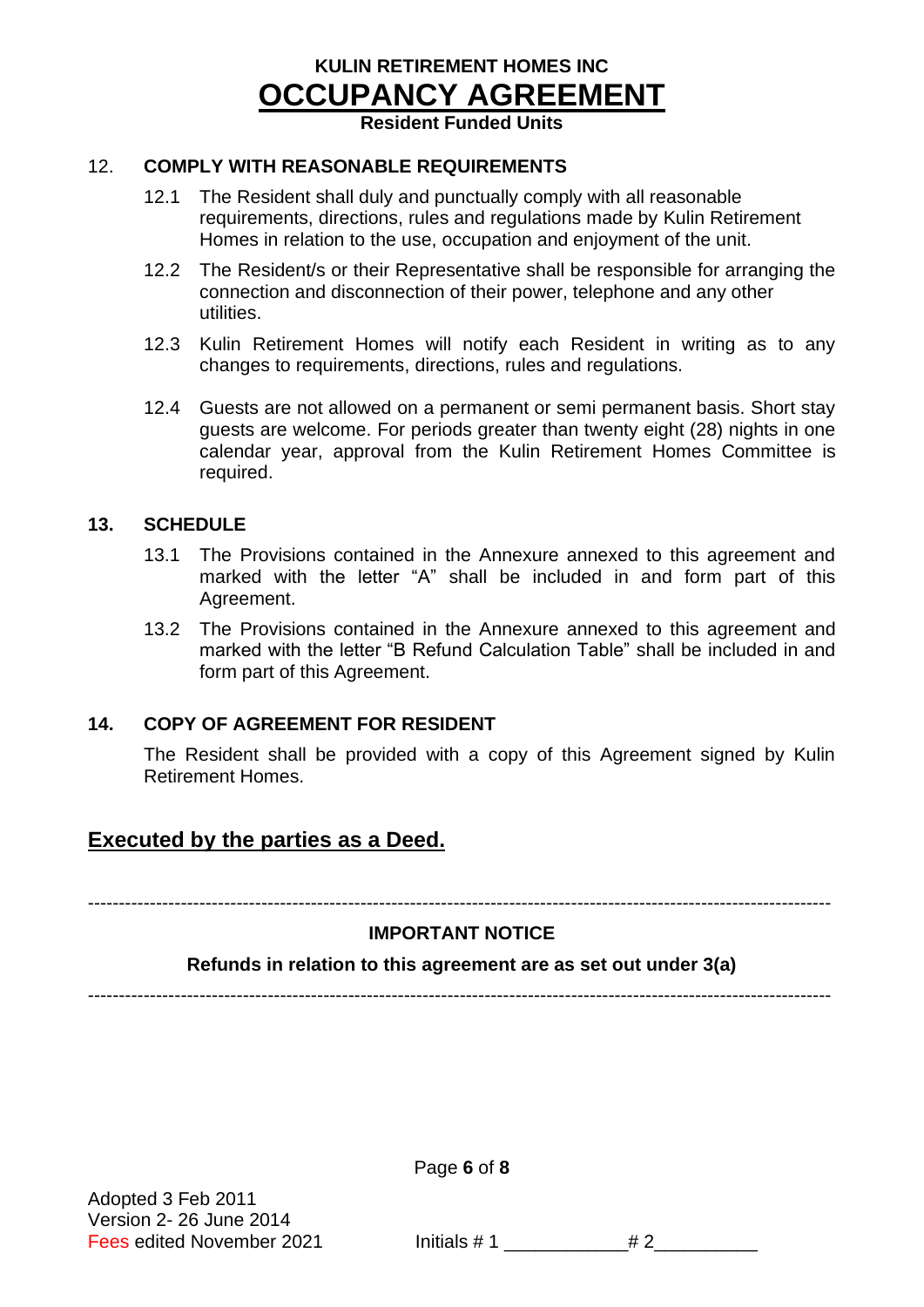**Resident Funded Units**

## **SCHEDULE (Date of available occupancy)**

| <b>Commencement Date:</b>                            |             | 20                             |
|------------------------------------------------------|-------------|--------------------------------|
| THE COMMON SEAL of                                   |             |                                |
| KULIN RETIREMENT HOMES INC.                          |             |                                |
| Was hereunto affixed in                              |             |                                |
| accordance with its Articles of                      |             |                                |
| Association in the presence of:                      |             |                                |
| Signature of Authorised Person                       |             | Signature of Authorised Person |
| Name of Authorised Person                            |             | Name of Authorised Person      |
| SIGNED by the said                                   |             |                                |
|                                                      |             | <b>Signature of Resident</b>   |
|                                                      |             |                                |
|                                                      |             | <b>Signature of Resident</b>   |
| in the presence of:                                  |             |                                |
| <b>Signature of Witness</b>                          |             |                                |
| Name of Witness (Block Letters)                      |             |                                |
| <b>Address of Witness</b>                            |             |                                |
|                                                      | Page 7 of 8 |                                |
| Adopted 3 Feb 2011                                   |             |                                |
| Version 2- 26 June 2014<br>Fees edited November 2021 |             | #2                             |
|                                                      |             |                                |